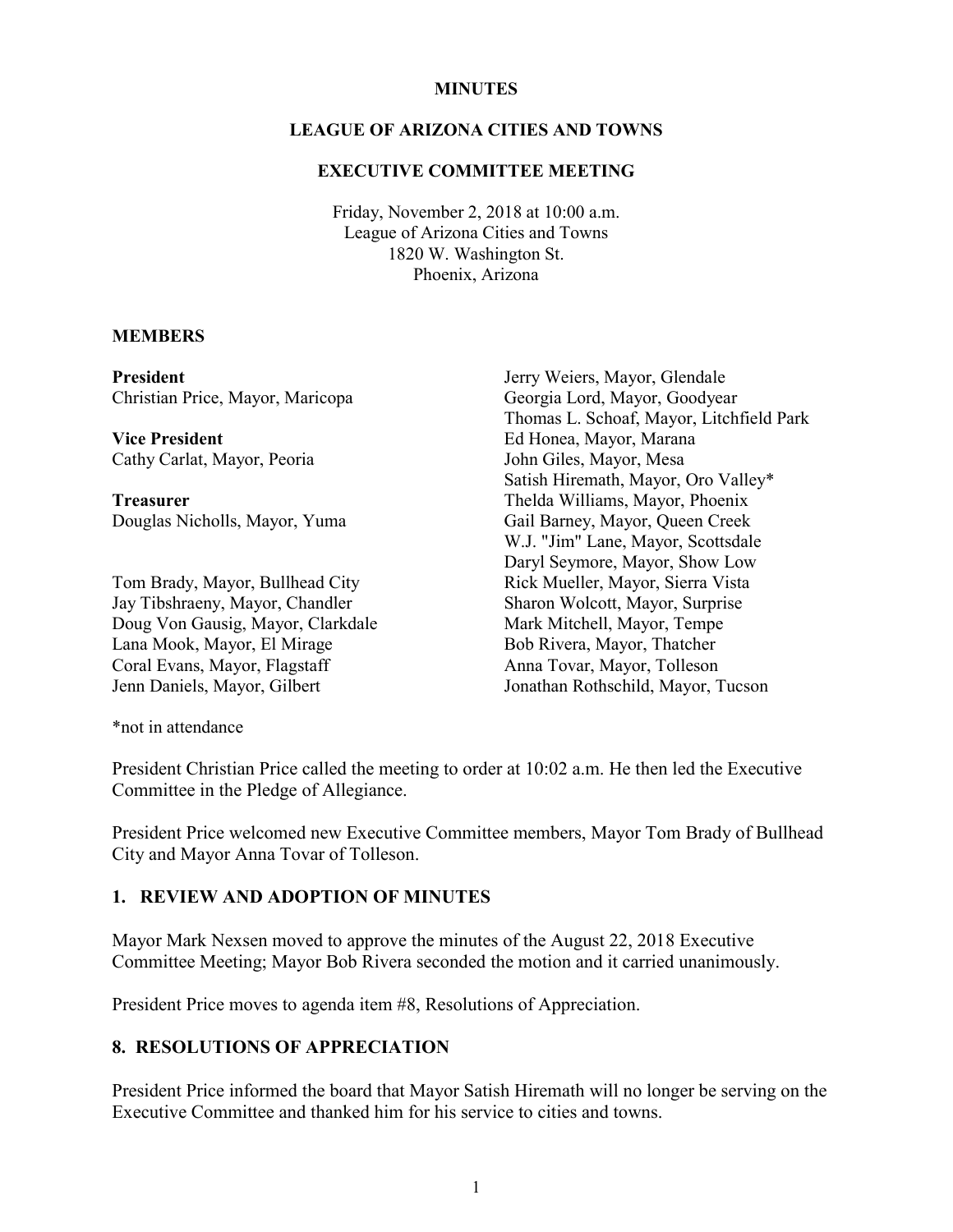President Christian Price read the Resolution of Appreciation for Chandler Mayor Jay Tibshraeny. President Price thanked Mayor Jay Tibshraeny for his years of service and dedication local government and to the League.

## **9. LIFE MEMBER NOMINATION**

President Christian Price informed the committee that Mayor Jay Tibshraeny has been nominated for Life Membership.

Mayor Nexsen moved to grant life membership to Jay Tibshraeny; Mayor Nicholls seconded the motion and it carried unanimously.

## **10. DISCUSS EXECUTIVE DIRECTOR KEN STROBECK'S PERFORMANCE EVALUATION**

The Executive Committee moved into Executive Session at 10:10 a.m. The Executive Committee adjourned the Executive Session at 12:10 p.m.

Mayor Rothschild moved to authorize the Executive Committee Officers to negotiate an amended contract with the League's Executive Director; Mayor Schoaf seconded and the motion carried unanimously.

# **2. LEGISLATIVE POLICY DISCUSSION AND UPDATE**

President Christian Price asked League Executive Director Ken Strobeck to introduce Legislative Director, Nick Ponder to present on the Legislative Update.

Legislative Director Nick Ponder informed the board that Legislative Staff is working on reintroducing the League to the Legislature. He mentioned that the League held a 2018 Legislative Candidate Symposium which invited Legislators to learn about the League, how it operates, how cities and towns work with the state regarding economic development and other areas. The League hopes to expand this training at the Legislature for prospective candidates as well as established legislators.

Mr. Ponder discussed the makeup of the House of Representatives and the Senate. He noted that the Senate will be similar to the previous year as 17 republicans and 13 democrats. The House will be narrow with Republicans having a majority of only 1 or 2 seats. In regard to leadership, it has been said Karen Fann will be the President of the Senate with Rick Gray as the Majority Leader and Sonny Borrelli as the Majority Whip. In the House, Rusty Bowers as the Speaker, Anthony Kern as the Majority Leader and David Cook as the Majority Whip.

Legislative Director Nick Ponder informed the board that in an effort to revise SB 1487 in the 2019 legislative session, the League is working to educate legislators on the effects of the bill. He noted that many legislators are not aware of what SB 1487 does, what it means to cities and towns and why we want to revise the bill.

Mr. Ponder noted that League General Counsel Christina Estes-Werther and Legislative Associate Tom Savage have been working on completing a Food Truck Model Ordinance that is acceptable for Rep. Payne and stakeholders.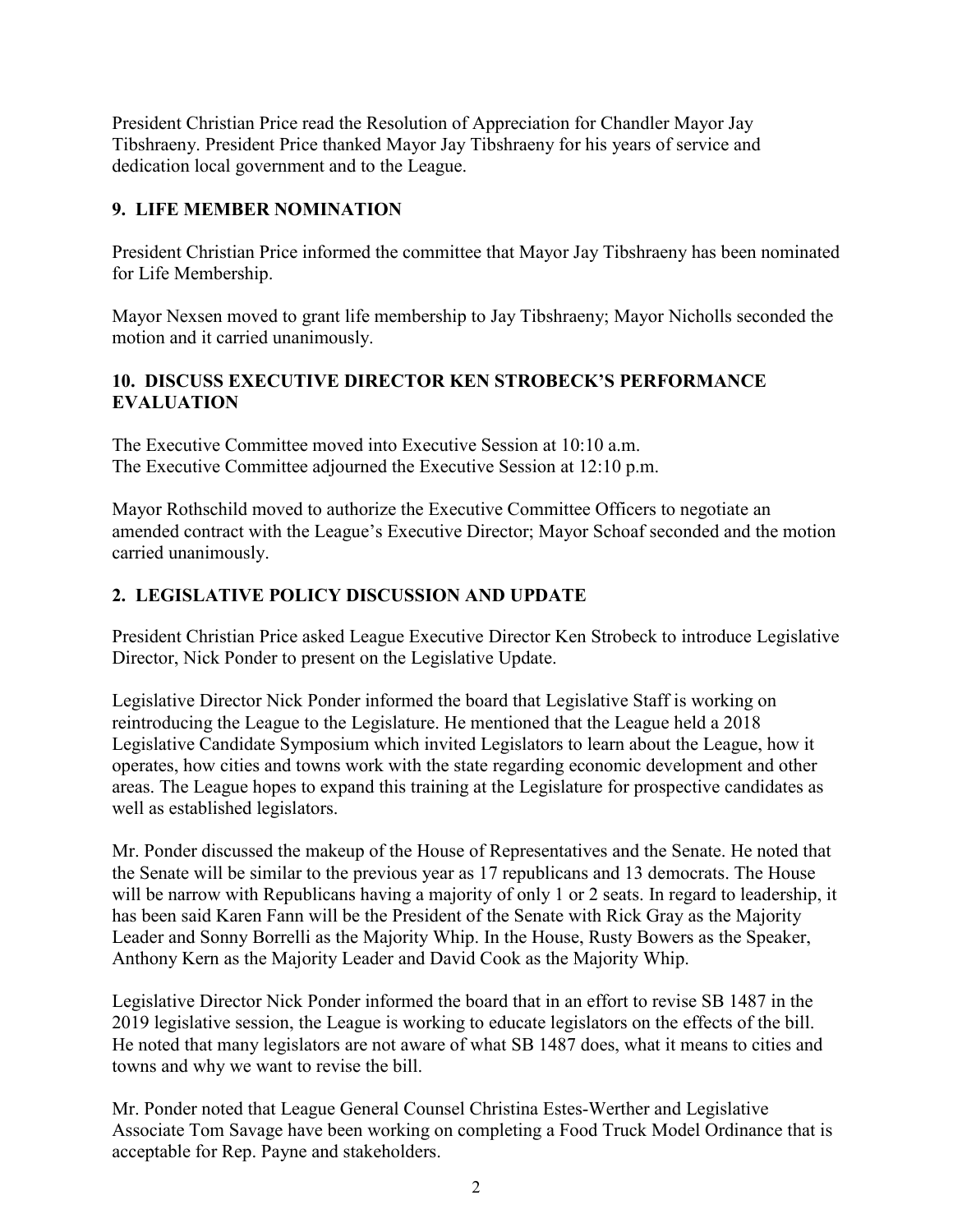Mr. Ponder informed the board that with the recent Wayfair decision on the taxation of digital goods, the Legislative Team and Tax Policy Analyst Lee Grafstrom are working to set the dialogue for the approaching session. He noted that there has been discussion on whether a state must be a member of the Streamlined Sales Tax program in order to implement the outcomes from the Wayfair decision. It has been proven that being a Streamlined state is not necessary as other states have begun the implementation of the outcomes without adopting the system.

Mr. Ponder indicated that the draft of the 2019 Municipal Policy Statement has been provided in the Executive Committee Meeting materials. This statement is the result of League resolutions and will be addressed in the 2019 Legislative Session. He noted that those resolutions that will not be addressed in the upcoming session are complex issues that may need additional time with stakeholders before moving forward.

## **3. LEGAL UPDATE**

President Christian Price welcomed League General Counsel Christina Estes-Werther to present a legal update.

Ms. Estes-Werther informed the board that there have been no new developments regarding SB 1487. A summary of amicus briefs has been provided in the Executive Committee meeting materials. She told the board there are four amicus briefs listed in the materials. One of the briefs ended in a positive outcome for police officers. The second brief was for the City of Surprise and has just been filed. She noted this brief had to do with a condemnation proceeding that the Arizona Corporation Commission was intervening in and the amicus brief essentially states that there is a process to be followed. Oral arguments were held in October and we are waiting on a decision from the Supreme Court. There are two other briefs that are pending; one for the City of Peoria as the Goldwater Institute had challenged an economic development tool used by the City stating it violated the gift clause. The League amicus brief will be filed in December. The final summary listed is an amicus for the State and will impact Cities and Towns as well. This brief has to do with statute of limitations and notice of claim time frames, where a judge essentially waived these requirements, which will also impact cities and towns. Ms. Estes-Werther will be writing an amicus brief on this issue on behalf of the League as well as all 15 counties.

Mr. Strobeck asked Ms. Estes-Werther to update the Committee members about the FCC Order regarding Wireless and Wireline Services. She explained that the FCC issued an order that conflicts with the state law passed two years ago, but there is no clear preemption, which means it will be difficult for cities and towns to navigate under two sets of rules. The League joined in litigation with a coalition of other leagues and municipalities across the country to challenge the FCC order so we can clarify what rules apply to Arizona. The League has filed a stay with the FCC and if there is no response within a couple of weeks, the League plans to file a stay in federal court.

### **4. RECAP OF 2018 ANNUAL CONFERENCE**

President Price welcomed League Communication and Education Director Matt Lore to present a recap of the 2018 League Annual Conference.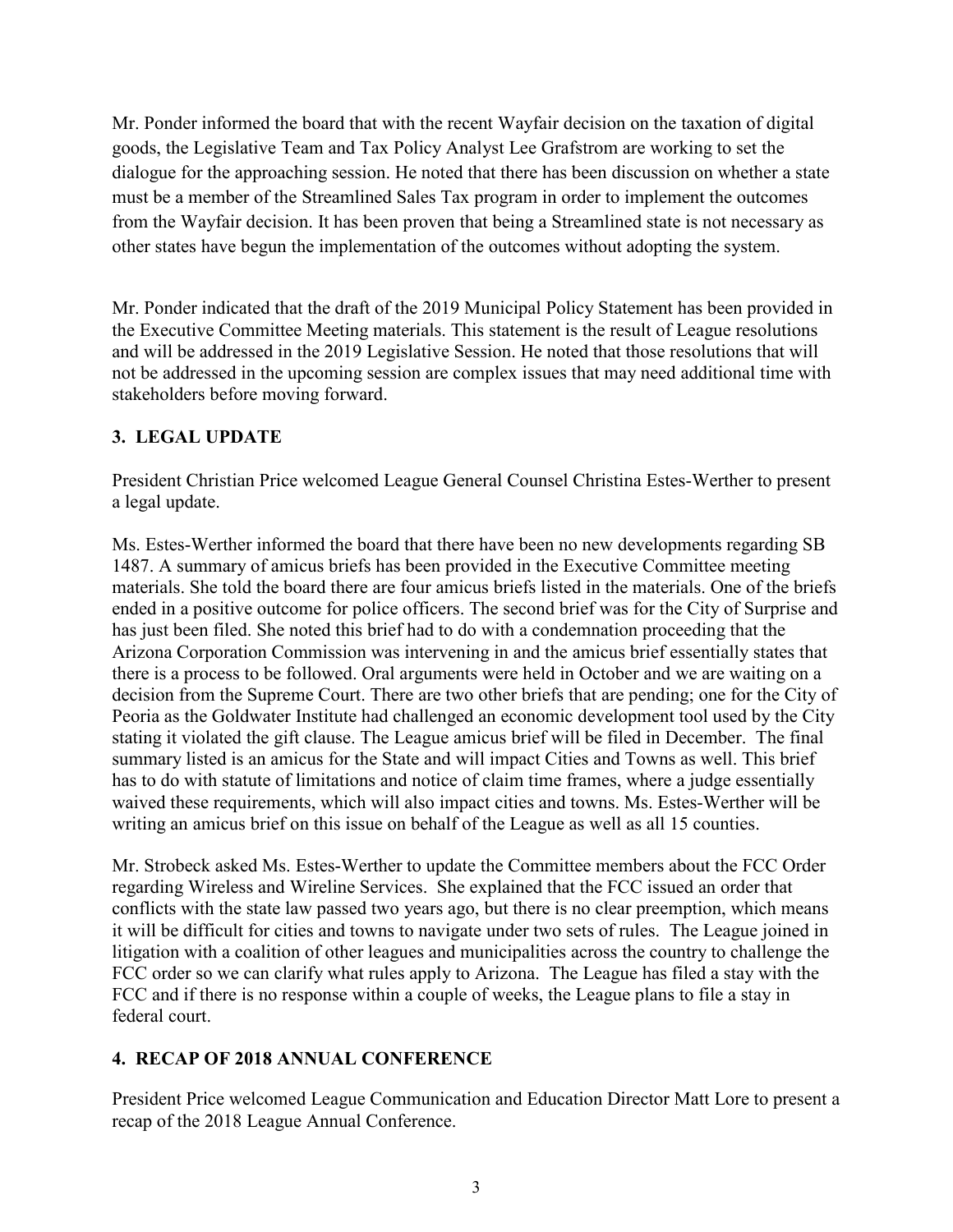Mr. Lore noted that the attendance/financial report were provided in the meeting materials along with the conference survey results. He informed the board that the conference yielded \$197,000 in net revenue with an attendance of 1,332 which is the largest League Conference to date. Of those attendees, 82 of the 91 cities and towns were represented. Mr. Lore said that the survey results are to be used for planning the 2019 conference which will be held August 20-23 at the J.W. Marriott Starr Pass in Tucson.

Mr. Lore asked the board to send any conference session suggestions for the 2019 League Annual Conference to League staff.

# **5. CITIES AND TOWNS WEEK 2018**

President Price invited League Communication and Education Director Matt Lore to present on the 2018 Cities and Towns Week.

Mr. Lore welcomed League Communication and Education Associate Samantha Womer to discuss 2018 Cities and Towns Week and provide a brief update on communications efforts from the League.

Ms. Womer reminded the Executive Committee of the various platforms the League uses to communicate with cities and with the public, through both traditional and digital methods. She briefly reviewed the League's efforts this past year using the newsletter, website, magazine and social media platforms, which include Twitter, Instagram and Facebook. She also encouraged the Executive Committee to follow the League on all social media accounts and to interact and share stories with the League.

Ms. Womer then provided the Executive Committee with information about the 2018 Arizona Cities and Towns Week, which took place October  $21 - 27$ , 2018. To increase participation in Arizona Cities and Towns Week, the League once again provided an online toolkit for cities and towns to use. This toolkit includes materials such as social media message points, sample proclamations, template press releases and creative materials and cities and towns are encouraged to use materials as they with during the week. Ms. Womer recognized several municipalities for their participation in the week.

Ms. Womer concluded with a look at future communication efforts, including a Fall 2018 issue of the League magazine and the creation of a new League website in 2019. She also informed the Executive Committee that the League had started working with HighGround on their social media messaging and would continue to work closely with the organization throughout the legislative session.

# **6. 2017-2018 AUDIT REPORT; AUDIT FIRM CONTRACT**

President Price invited League Executive Director Ken Strobeck to provide a report on the 2017- 2018 Audit Report; Audit Firm Contract.

Mr. Strobeck informed the Executive Committee that the audit was clean and had no recommendations by the firm. He also noted that the general fund revenues exceeded the budgeted revenues and expenditures fell below budgeted expenditures.